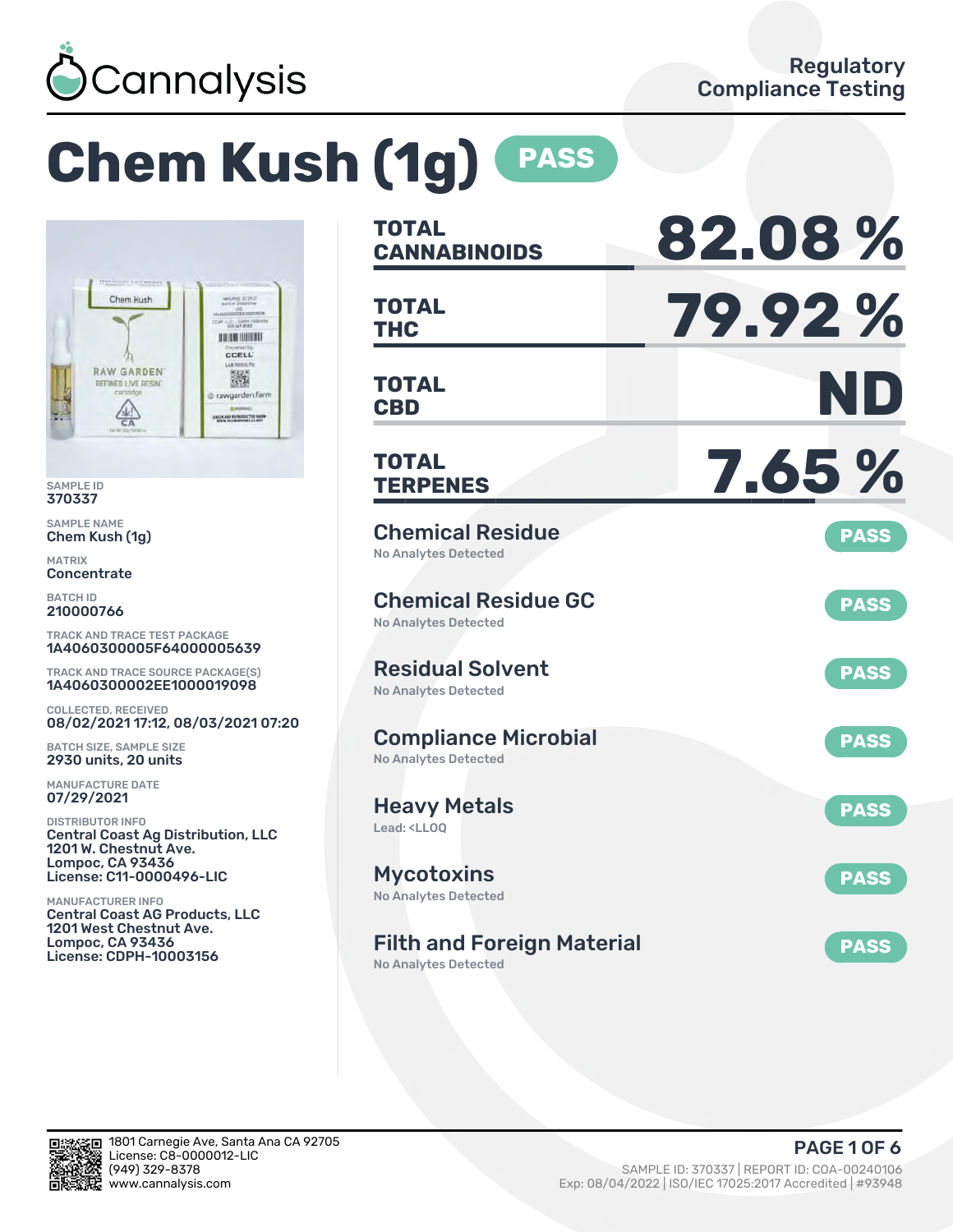

## CANNABINOID ANALYSIS

Total THC,CBD value(s) have been decarboxylated.

| TOTAL THC:          | 799.2 mg/g (79.92 %), 799.2 mg per package |
|---------------------|--------------------------------------------|
| TOTAL CBD:          | ND.                                        |
| TOTAL CANNABINOIDS: | 820.8 mg/g (82.08 %)                       |

UNIT OF MEASUREMENT: Milligrams per Gram(mg/g)

| <b>ANALYTE</b>         | <b>RESULT</b>        | LOD    | <b>LLOO</b> | <b>ANALYTE</b>   | <b>RESULT</b>        | <b>LOD</b> | <b>LLOO</b> |
|------------------------|----------------------|--------|-------------|------------------|----------------------|------------|-------------|
| THCa                   | ND                   | 0.2000 | 0.4000      | CBD <sub>v</sub> | ND                   | 0.2000     | 0.4000      |
| D9THC                  | 799.2 mg/g (79.92 %) | 0.2000 | 0.4000      | CBGa             | <b>ND</b>            | 0.2000     | 0.4000      |
| D8THC                  | ND                   | 0.2000 | 0.4000      | CBG              | 21.63 mg/g (2.163 %) | 0.2000     | 0.4000      |
| <b>THC<sub>v</sub></b> | <b>ND</b>            | 0.2000 | 0.4000      | CBN              | ND                   | 0.2000     | 0.4000      |
| CBDa                   | ND                   | 0.2000 | 0.4000      | CBC              | ND                   | 0.2000     | 0.4000      |
| CBD                    | <b>ND</b>            | 0.2000 | 0.4000      |                  |                      |            |             |
|                        |                      |        |             |                  |                      |            |             |

#### ADDITIONAL INFORMATION

| Method:              | SOP-TECH-001 | Sample Prepped: 08/03/2021 15:13 | Sample Approved: 08/04/2021 12:11  |  |
|----------------------|--------------|----------------------------------|------------------------------------|--|
| Instrument: UPLC-DAD |              | Sample Analyzed: 08/03/202117:03 | Prep-Analytical Batch: 31560-25691 |  |



## TERPENE ANALYSIS

| UNIT OF MEASUREMENT: |  |
|----------------------|--|
|                      |  |

TOTAL TERPENES: 76.52 mg/g (7.652 %)

Milligrams per Gram(mg/g)

| <b>ANALYTE</b>          | <b>RESULT</b>                                                                                                               | <b>LOD</b> | <b>LLOO</b> |  | <b>ANALYTE</b>         | <b>RESULT</b>                                       | <b>LOD</b> | <b>LLOQ</b> |
|-------------------------|-----------------------------------------------------------------------------------------------------------------------------|------------|-------------|--|------------------------|-----------------------------------------------------|------------|-------------|
| 3-Carene                | <b>ND</b>                                                                                                                   | 1.000      | 2.500       |  | Alpha bisabolol        | <lloq< td=""><td>0.1000</td><td>0.5000</td></lloq<> | 0.1000     | 0.5000      |
| Alpha cedrene           | <b>ND</b>                                                                                                                   | 1.000      | 2.500       |  | Alpha humulene         | 2.905 mg/g (0.2905 %)                               | 0.5000     | 1.000       |
| Alpha pinene            | 2.394 mg/g (0.2394 %)                                                                                                       | 0.1000     | 1.000       |  | Alpha terpinene        | <b>ND</b>                                           | 0.5000     | 1.000       |
| Alpha terpineol         | $0.6638$ mg/g $(0.0664\%)$                                                                                                  | 0.3260     | 0.6520      |  | Beta caryophyllene     | 14.93 mg/g (1.493 %)                                | 0.5000     | 1.000       |
| Beta myrcene            | 17.42 mg/g (1.742 %)                                                                                                        | 0.5000     | 1.000       |  | Beta pinene            | 3.549 mg/g (0.3549 %)                               | 0.6070     | 1.214       |
| Borneol                 | <b>ND</b>                                                                                                                   | 1.000      | 2.500       |  | Camphene               | <b>ND</b>                                           | 0.5000     | 1.000       |
| Camphor                 | <b>ND</b>                                                                                                                   | 0.1000     | 0.5000      |  | Caryophyllene oxide ND |                                                     | 0.5000     | 2.500       |
| Cedrol                  | <b>ND</b>                                                                                                                   | 0.5000     | 1.000       |  | Cis geraniol           | <b>ND</b>                                           | 1.000      | 2.500       |
| Cis nerolidol           | <b>ND</b>                                                                                                                   | 2.500      | 5.000       |  | Eucalyptol             | <b>ND</b>                                           | 0.1000     | 0.5000      |
| Fenchol                 | 1.538 mg/g (0.1538 %)                                                                                                       | 0.5000     | 1.000       |  | Fenchone               | <lloq< td=""><td>0.1000</td><td>0.5000</td></lloq<> | 0.1000     | 0.5000      |
| Gamma terpinene         | <b>ND</b>                                                                                                                   | 0.1000     | 0.5000      |  | Gamma terpineol        | <b>ND</b>                                           | 0.2090     | 0.5230      |
| Geranyl acetate         | <b>ND</b>                                                                                                                   | 0.1000     | 0.5000      |  | Guaiol                 | <b>ND</b>                                           | 2.500      | 5.000       |
| Isoborneol              | <b>ND</b>                                                                                                                   | 0.5000     | 1.000       |  | Isopulegol             | <b>ND</b>                                           | 2.500      | 5.000       |
| Limonene                | 23.01 mg/g (2.301 %)                                                                                                        | 0.5000     | 2.500       |  | Linalool               | 5.857 mg/g (0.5857 %)                               | 0.5000     | 1.000       |
| Menthol                 | <b>ND</b>                                                                                                                   | 1.000      | 2.500       |  | Ocimene 1              | <b>ND</b>                                           | 0.1550     | 0.3100      |
| Ocimene <sub>2</sub>    | <lloq< td=""><td>0.3450</td><td>1.725</td><td></td><td>P-cymene</td><td><b>ND</b></td><td>0.5230</td><td>1.045</td></lloq<> | 0.3450     | 1.725       |  | P-cymene               | <b>ND</b>                                           | 0.5230     | 1.045       |
| P-mentha-1,5-diene ND   |                                                                                                                             | 0.5000     | 1.000       |  | Pulegone               | <b>ND</b>                                           | 0.1000     | 0.5000      |
| Sabinene                | <b>ND</b>                                                                                                                   | 0.5000     | 1.000       |  | Terpinolene            | 4.247 mg/g (0.4247 %)                               | 0.1000     | 0.5000      |
| Trans beta farnesene ND |                                                                                                                             | 2.500      | 5.000       |  | Trans geraniol         | <b>ND</b>                                           | 0.5000     | 2.500       |
| Trans nerolidol         | <b>ND</b>                                                                                                                   | 0.5000     | 2.500       |  | Valencene              | <b>ND</b>                                           | 0.5000     | 1.000       |

| <b>NALYTE</b>         | <b>RESULT</b>                                       | LOD    | LL <sub>OO</sub> |
|-----------------------|-----------------------------------------------------|--------|------------------|
| <b>Npha bisabolol</b> | <lloo< td=""><td>0.1000</td><td>0.5000</td></lloo<> | 0.1000 | 0.5000           |
| <b>Npha humulene</b>  | 2.905 mg/g (0.2905 %)                               | 0.5000 | 1.000            |
| <b>Npha terpinene</b> | <b>ND</b>                                           | 0.5000 | 1.000            |
| Beta caryophyllene    | 14.93 mg/g (1.493 %)                                | 0.5000 | 1.000            |
| 3eta pinene           | 3.549 mg/g (0.3549 %)                               | 0.6070 | 1.214            |
| Camphene              | <b>ND</b>                                           | 0.5000 | 1.000            |
| Caryophyllene oxide   | <b>ND</b>                                           | 0.5000 | 2.500            |
| Cis geraniol          | <b>ND</b>                                           | 1.000  | 2.500            |
| ucalyptol:            | <b>ND</b>                                           | 0.1000 | 0.5000           |
| Fenchone              | <lloq< td=""><td>0.1000</td><td>0.5000</td></lloq<> | 0.1000 | 0.5000           |
| Gamma terpineol       | <b>ND</b>                                           | 0.2090 | 0.5230           |
| <b>Guaiol</b>         | <b>ND</b>                                           | 2.500  | 5.000            |
| sopulegol             | <b>ND</b>                                           | 2.500  | 5.000            |
| inalool               | 5.857 mg/g (0.5857 %)                               | 0.5000 | 1.000            |
| )cimene 1             | <b>ND</b>                                           | 0.1550 | 0.3100           |
| <sup>2</sup> -cymene  | <b>ND</b>                                           | 0.5230 | 1.045            |
| Pulegone              | <b>ND</b>                                           | 0.1000 | 0.5000           |
| erpinolene            | 4.247 mg/g (0.4247 %)                               | 0.1000 | 0.5000           |
| rans geraniol         | <b>ND</b>                                           | 0.5000 | 2.500            |
| /alencene             | <b>ND</b>                                           | 0.5000 | 1.000            |
|                       |                                                     |        |                  |

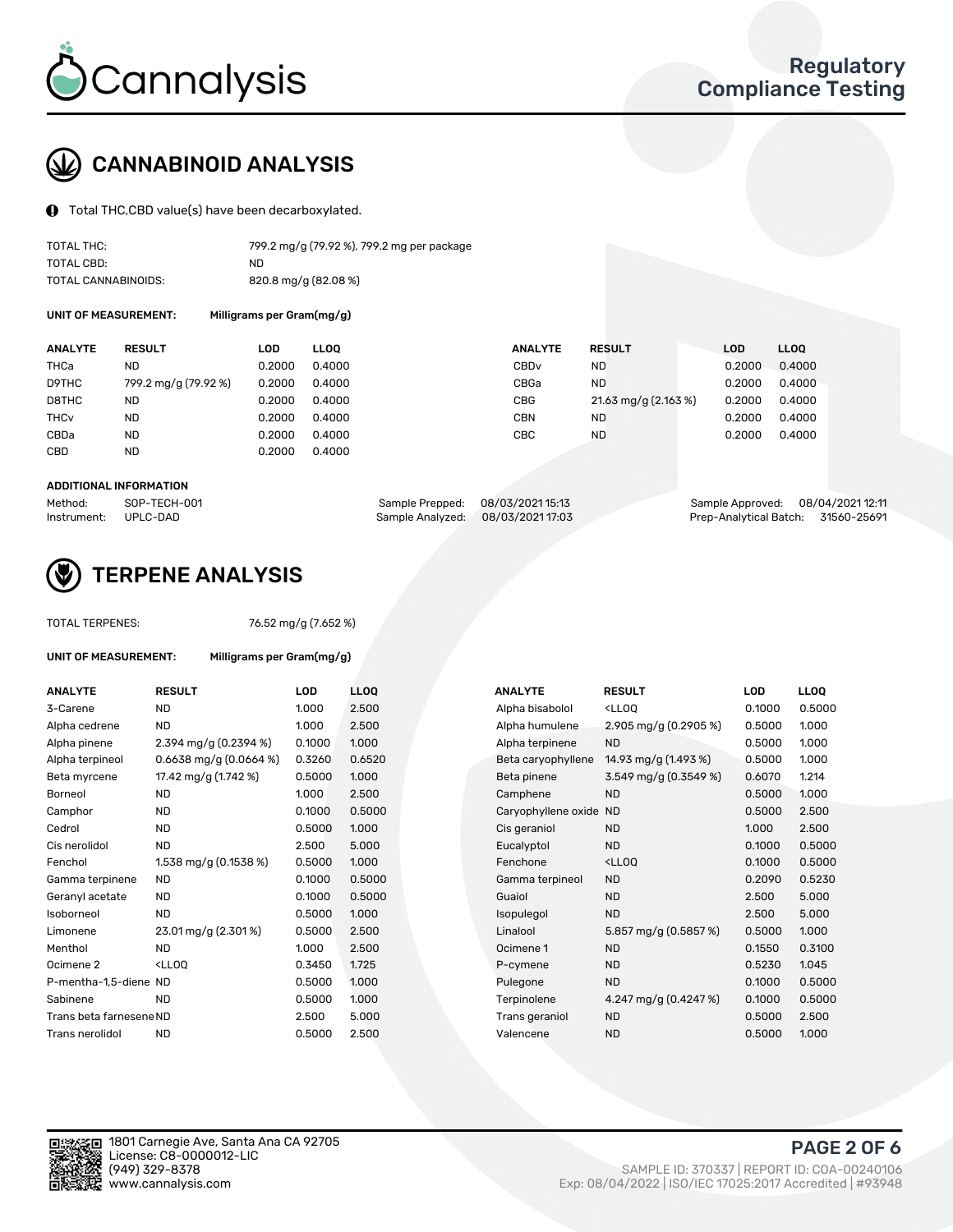

## Regulatory Compliance Testing

#### ADDITIONAL INFORMATION

| Method:     | SOP-TECH-02 |
|-------------|-------------|
| Instrument: | GC-MS-FID   |

Method: SOP-TECH-027 Sample Prepped: 08/03/2021 13:47 Sample Approved: 08/04/2021 10:51 Prep-Analytical Batch: 31558-25677



CHEMICAL RESIDUE ANALYSIS PASS

UNIT OF MEASUREMENT: Micrograms per Gram(ug/g)

| <b>ANALYTE</b>    | <b>RESULT</b> | LOD    | LLOQ   | <b>ACTION LEVEL</b> |      | <b>ANALYTE</b>      | <b>RESULT</b> | LOD    | <b>LLOQ</b> | <b>ACTION LEVEL</b> |      |
|-------------------|---------------|--------|--------|---------------------|------|---------------------|---------------|--------|-------------|---------------------|------|
| Abamectin         | <b>ND</b>     | 0.0200 | 0.0400 | 0.1000              | Pass | Acephate            | <b>ND</b>     | 0.0200 | 0.0400      | 0.1000              | Pass |
| Acequinocyl       | <b>ND</b>     | 0.0200 | 0.0400 | 0.1000              | Pass | Acetamiprid         | <b>ND</b>     | 0.0200 | 0.0400      | 0.1000              | Pass |
| Aldicarb          | <b>ND</b>     | 0.0200 | 0.0400 | 0.0                 | Pass | Azoxystrobin        | <b>ND</b>     | 0.0200 | 0.0400      | 0.1000              | Pass |
| Bifenazate        | <b>ND</b>     | 0.0200 | 0.0400 | 0.1000              | Pass | <b>Bifenthrin</b>   | <b>ND</b>     | 0.0200 | 0.0400      | 3.000               | Pass |
| <b>Boscalid</b>   | <b>ND</b>     | 0.0200 | 0.0400 | 0.1000              | Pass | Carbarvl            | <b>ND</b>     | 0.0200 | 0.0400      | 0.5000              | Pass |
| Carbofuran        | <b>ND</b>     | 0.0200 | 0.0400 | 0.0                 | Pass | Chlorantraniliprole | <b>ND</b>     | 0.0200 | 0.0400      | 10.00               | Pass |
| Clofentezine      | <b>ND</b>     | 0.0200 | 0.0400 | 0.1000              | Pass | Coumaphos           | <b>ND</b>     | 0.0200 | 0.0400      | 0.0                 | Pass |
| Cyfluthrin        | <b>ND</b>     | 0.4000 | 1.000  | 2.000               | Pass | Cypermethrin        | <b>ND</b>     | 0.4000 | 1.000       | 1.000               | Pass |
| Daminozide        | <b>ND</b>     | 0.0200 | 0.0400 | 0.0                 | Pass | Diazinon            | <b>ND</b>     | 0.0200 | 0.0400      | 0.1000              | Pass |
| <b>Dichlorvos</b> | <b>ND</b>     | 0.0200 | 0.0400 | 0.0                 | Pass | Dimethoate          | <b>ND</b>     | 0.0200 | 0.0400      | 0.0                 | Pass |
| Dimethomorph      | <b>ND</b>     | 0.0200 | 0.0400 | 2.000               | Pass | <b>Ethoprophos</b>  | <b>ND</b>     | 0.0200 | 0.0400      | 0.0                 | Pass |
| Etofenprox        | <b>ND</b>     | 0.0200 | 0.0400 | 0.0                 | Pass | Etoxazole           | <b>ND</b>     | 0.0200 | 0.0400      | 0.1000              | Pass |
| Fenhexamid        | <b>ND</b>     | 0.0200 | 0.0400 | 0.1000              | Pass | Fenoxycarb          | <b>ND</b>     | 0.0200 | 0.0400      | 0.0                 | Pass |
| Fenpyroximate     | <b>ND</b>     | 0.0200 | 0.0400 | 0.1000              | Pass | Fipronil            | <b>ND</b>     | 0.0400 | 0.1000      | 0.0                 | Pass |
| Flonicamid        | <b>ND</b>     | 0.0200 | 0.0400 | 0.1000              | Pass | Fludioxonil         | <b>ND</b>     | 0.0200 | 0.0400      | 0.1000              | Pass |
| Hexythiazox       | <b>ND</b>     | 0.0200 | 0.0400 | 0.1000              | Pass | Imazalil            | <b>ND</b>     | 0.0200 | 0.0400      | 0.0                 | Pass |
| Imidacloprid      | <b>ND</b>     | 0.0200 | 0.0400 | 5.000               | Pass | Kresoxim methyl     | <b>ND</b>     | 0.0200 | 0.0400      | 0.1000              | Pass |
| Malathion         | <b>ND</b>     | 0.0200 | 0.0400 | 0.5000              | Pass | Metalaxyl           | <b>ND</b>     | 0.0200 | 0.0400      | 2.000               | Pass |
| Methiocarb        | <b>ND</b>     | 0.0200 | 0.0400 | 0.0                 | Pass | Methomyl            | <b>ND</b>     | 0.0200 | 0.0400      | 1.000               | Pass |
| Mevinphos         | <b>ND</b>     | 0.0200 | 0.0400 | 0.0                 | Pass | Myclobutanil        | <b>ND</b>     | 0.0200 | 0.0400      | 0.1000              | Pass |
| Naled             | <b>ND</b>     | 0.0200 | 0.0400 | 0.1000              | Pass | Oxamyl              | <b>ND</b>     | 0.0200 | 0.0400      | 0.5000              | Pass |
| Paclobutrazol     | <b>ND</b>     | 0.0200 | 0.0400 | 0.0                 | Pass | Permethrins         | <b>ND</b>     | 0.0400 | 0.1000      | 0.5000              | Pass |
| Phosmet           | <b>ND</b>     | 0.0200 | 0.0400 | 0.1000              | Pass | Piperonyl butoxide  | <b>ND</b>     | 0.0200 | 0.0400      | 3.000               | Pass |
| Prallethrin       | <b>ND</b>     | 0.0200 | 0.0400 | 0.1000              | Pass | Propiconazole       | <b>ND</b>     | 0.0200 | 0.0400      | 0.1000              | Pass |
| Propoxur          | <b>ND</b>     | 0.0200 | 0.0400 | 0.0                 | Pass | Pyrethrins          | <b>ND</b>     | 0.0200 | 0.0400      | 0.5000              | Pass |
| Pyridaben         | <b>ND</b>     | 0.0200 | 0.0400 | 0.1000              | Pass | Spinetoram          | <b>ND</b>     | 0.0200 | 0.0400      | 0.1000              | Pass |
| Spinosad          | <b>ND</b>     | 0.0300 | 0.0700 | 0.1000              | Pass | Spiromesifen        | <b>ND</b>     | 0.0200 | 0.0400      | 0.1000              | Pass |
| Spirotetramat     | <b>ND</b>     | 0.0200 | 0.0400 | 0.1000              | Pass | Spiroxamine         | <b>ND</b>     | 0.0200 | 0.0400      | 0.0                 | Pass |
| Tebuconazole      | <b>ND</b>     | 0.0200 | 0.0400 | 0.1000              | Pass | Thiacloprid         | <b>ND</b>     | 0.0200 | 0.0400      | 0.0                 | Pass |
| Thiamethoxam      | <b>ND</b>     | 0.0200 | 0.0400 | 5.000               | Pass | Trifloxystrobin     | <b>ND</b>     | 0.0200 | 0.0400      | 0.1000              | Pass |

#### ADDITIONAL INFORMATION

| Method:     | SOP-TECH-002 |
|-------------|--------------|
| Instrument: | LC-MS/MS     |

Sample Prepped: 08/03/2021 14:31 Sample Approved: 08/04/2021 21:26<br>Sample Analyzed: 08/03/2021 14:56 Prep-Analytical Batch: 31562-25683 Prep-Analytical Batch: 31562-25683

PAGE 3 OF 6

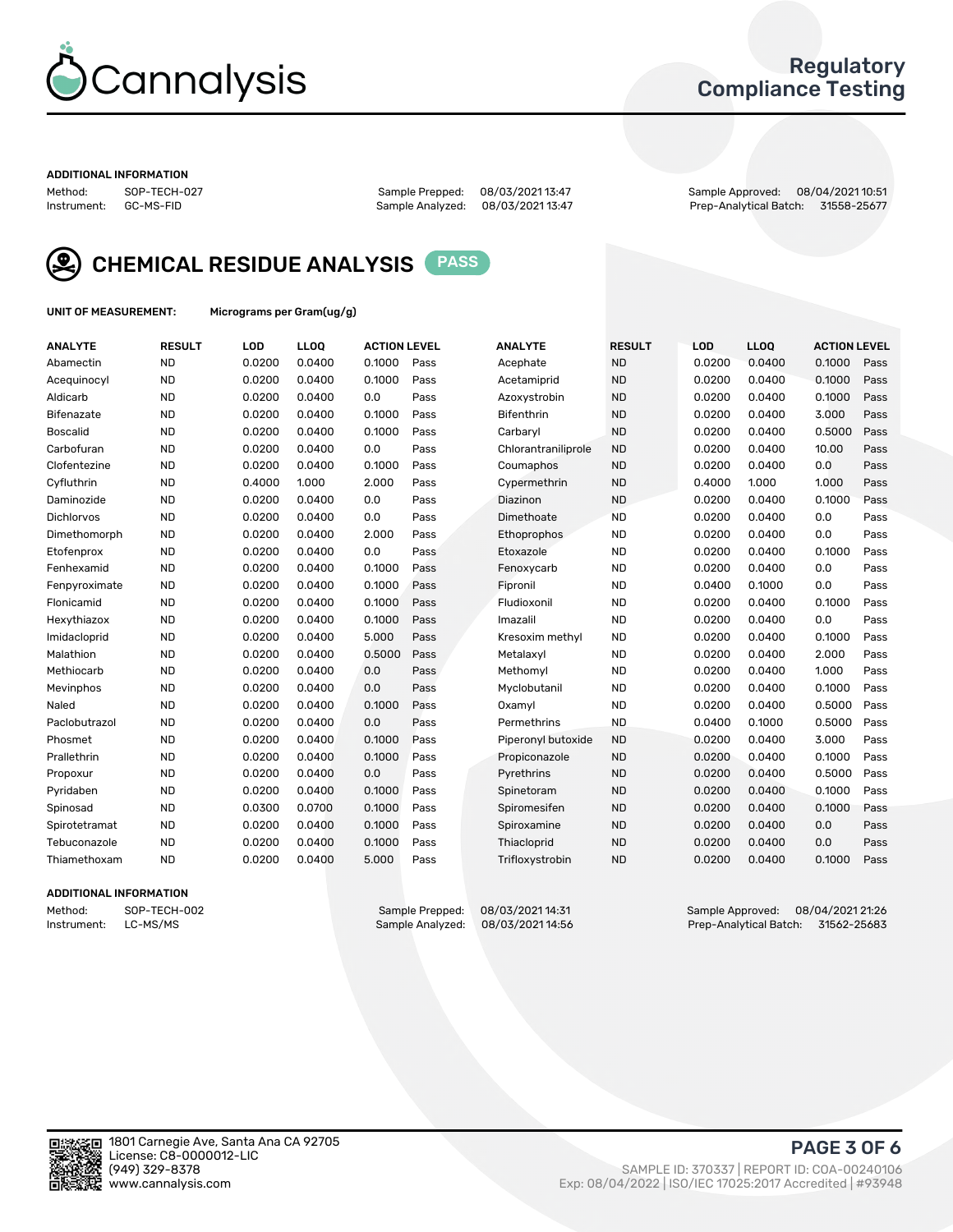

## CHEMICAL RESIDUE GC ANALYSIS PASS

| UNIT OF MEASUREMENT: | Microgr |
|----------------------|---------|
|----------------------|---------|

rams per Gram(ug/g)

| <b>ANALYTE</b>         | <b>RESULT</b>            | LOD    | <b>LLOO</b> | <b>ACTION LEVEL</b> |                                     | <b>ANALYTE</b>                       | <b>RESULT</b> | LOD              | <b>LLOO</b>            | <b>ACTION LEVEL</b>             |      |
|------------------------|--------------------------|--------|-------------|---------------------|-------------------------------------|--------------------------------------|---------------|------------------|------------------------|---------------------------------|------|
| Captan                 | <b>ND</b>                | 0.1000 | 0.2000      | 0.7000              | Pass                                | Chlordane                            | <b>ND</b>     | 0.0109           | 0.0136                 | 0.0                             | Pass |
| Methyl parathion       | <b>ND</b>                | 0.0400 | 0.1000      | 0.0                 | Pass                                | <b>PCNB</b>                          | <b>ND</b>     | 0.0200           | 0.0400                 | 0.1000                          | Pass |
| Chlorfenapyr           | <b>ND</b>                | 0.0800 | 0.1000      | 0.0                 | Pass                                | Chlorpyrifos                         | <b>ND</b>     | 0.0800           | 0.1000                 | 0.0                             | Pass |
|                        |                          |        |             |                     |                                     |                                      |               |                  |                        |                                 |      |
| ADDITIONAL INFORMATION |                          |        |             |                     |                                     |                                      |               |                  |                        |                                 |      |
| Method:<br>Instrument: | SOP-TECH-010<br>GC-MS/MS |        |             |                     | Sample Prepped:<br>Sample Analyzed: | 08/03/2021 14:32<br>08/03/2021 14:57 |               | Sample Approved: | Prep-Analytical Batch: | 08/04/2021 12:43<br>31563-25684 |      |

## RESIDUAL SOLVENT ANALYSIS PASS

UNIT OF MEASUREMENT: Micrograms per Gram(ug/g)

| <b>ANALYTE</b>       | <b>RESULT</b> | LOD    | <b>LLOO</b> | <b>ACTION LEVEL</b> |      | <b>ANALYTE</b>           | <b>RESULT</b> | LOD    | LLOO  | <b>ACTION LEVEL</b> |      |
|----------------------|---------------|--------|-------------|---------------------|------|--------------------------|---------------|--------|-------|---------------------|------|
| Acetone              | <b>ND</b>     | 50.00  | 100.0       | 5000                | Pass | Acetonitrile             | <b>ND</b>     | 50.00  | 100.0 | 410.0               | Pass |
| Benzene              | <b>ND</b>     | 0.5000 | 1.000       | 1.000               | Pass | <b>Butane</b>            | <b>ND</b>     | 50.00  | 100.0 | 5000                | Pass |
| Chloroform           | <b>ND</b>     | 0.5000 | 1.000       | 1.000               | Pass | Ethanol                  | <b>ND</b>     | 50.00  | 100.0 | 5000                | Pass |
| <b>Ethyl Acetate</b> | <b>ND</b>     | 50.00  | 100.0       | 5000                | Pass | <b>Ethyl Ether</b>       | <b>ND</b>     | 50.00  | 100.0 | 5000                | Pass |
| Ethylene oxide       | <b>ND</b>     | 0.5000 | 1.000       | 1.000               | Pass | Heptane                  | <b>ND</b>     | 50.00  | 100.0 | 5000                | Pass |
| Hexane               | <b>ND</b>     | 50.00  | 100.0       | 290.0               | Pass | <b>Isopropyl Alcohol</b> | <b>ND</b>     | 50.00  | 100.0 | 5000                | Pass |
| Methanol             | <b>ND</b>     | 50.00  | 100.0       | 3000                | Pass | Methylene chloride       | <b>ND</b>     | 0.5000 | 1.000 | 1.000               | Pass |
| Pentane              | <b>ND</b>     | 50.00  | 100.0       | 5000                | Pass | Propane                  | <b>ND</b>     | 50.00  | 200.0 | 5000                | Pass |
| Toluene              | <b>ND</b>     | 50.00  | 100.0       | 890.0               | Pass | Xvlenes                  | <b>ND</b>     | 50.08  | 100.0 | 2170                | Pass |
| Trichloroethylene    | <b>ND</b>     | 0.5000 | 1.000       | 1.000               | Pass | 1.2-Dichloroethane       | <b>ND</b>     | 0.5000 | 1.000 | 1.000               | Pass |

#### ADDITIONAL INFORMATION

Method: SOP-TECH-021 Sample Prepped: 08/03/202115:09 Sample Approved: 08/04/202111:24<br>Instrument: HS-GC-MS/FID Sample Analyzed: 08/03/202115:13 Prep-Analytical Batch: 31568-25685 Prep-Analytical Batch: 31568-25685



UNIT OF MEASUREMENT: Cycle Threshold (Ct)

| <b>ANALYTE</b> | <b>RESULT</b>              | LOD   | <b>LLOO</b> |     | <b>ACTION LEVEL</b> | <b>ANALYTE</b>   | <b>RESULT</b>                         | <b>LOD</b>                           | <b>LLOO</b> | <b>ACTION LEVEL</b> |      |
|----------------|----------------------------|-------|-------------|-----|---------------------|------------------|---------------------------------------|--------------------------------------|-------------|---------------------|------|
| A.fumigatus    | <b>ND</b>                  | 33.00 | 0.0         | 0.0 | Pass                | A. flavus        | <b>ND</b>                             | 33.00                                | 0.0         | 0.0                 | Pass |
| A. niger       | <b>ND</b>                  | 33.00 | 0.0         | 0.0 | Pass                | A. terreus       | <b>ND</b>                             | 33.00                                | 0.0         | 0.0                 | Pass |
| <b>STEC</b>    | <b>ND</b>                  | 33.00 | 0.0         | 0.0 | Pass                | Salmonella spp   | <b>ND</b>                             | 33.00                                | 0.0         | 0.0                 | Pass |
|                | ADDITIONAL INFORMATION     |       |             |     |                     |                  |                                       |                                      |             |                     |      |
| Method:        | SOP-TECH-016, SOP-TECH-022 |       |             |     | Sample Prepped:     | 08/04/2021 07:33 |                                       | 08/04/2021 17:32<br>Sample Approved: |             |                     |      |
| Instrument:    | aPCR                       |       |             |     | Sample Analyzed:    | 08/04/2021 07:34 | 31574-25696<br>Prep-Analytical Batch: |                                      |             |                     |      |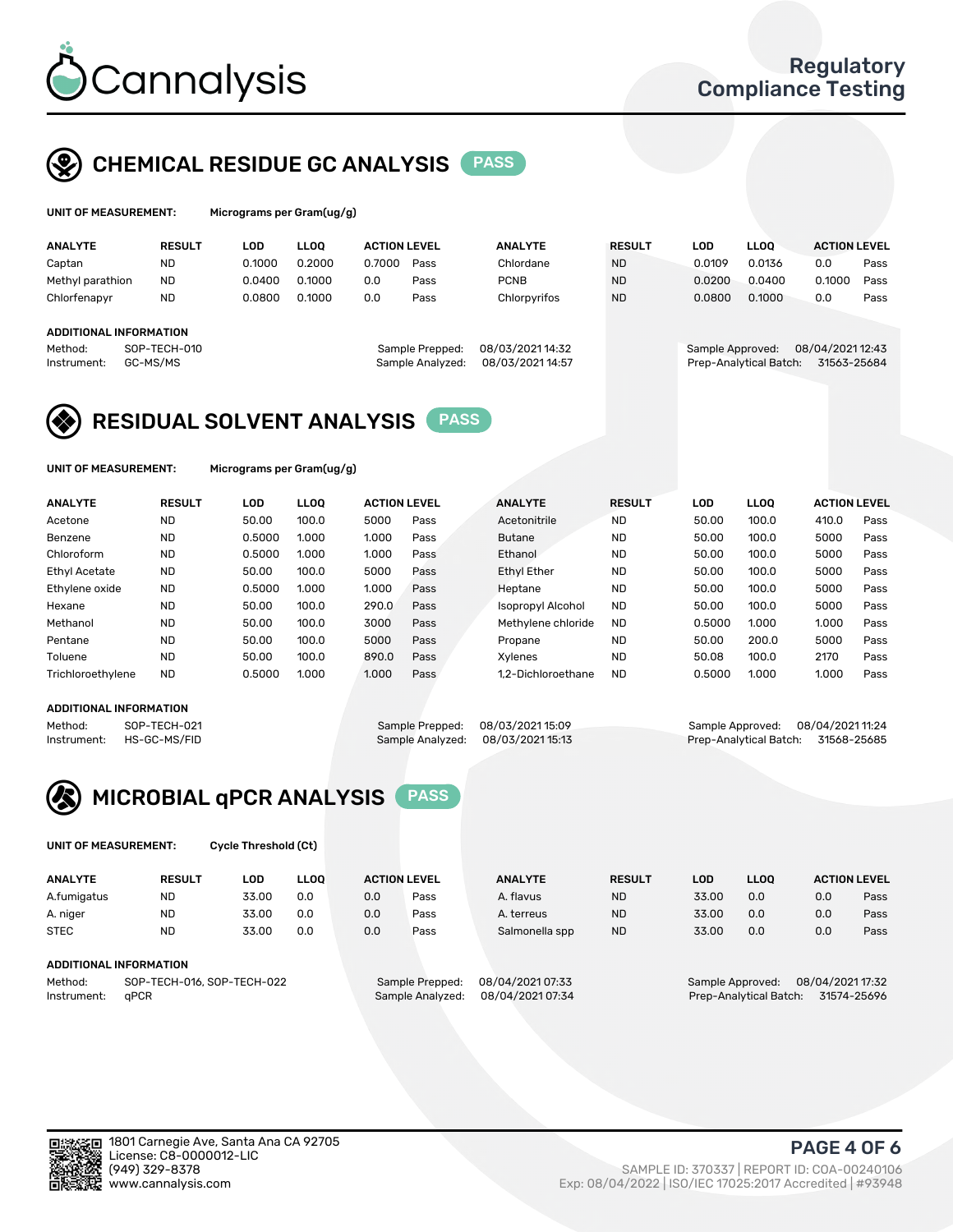

 $U$ UNIT OF MEASUREMENT: Micrograms per Gram(ug/g)



|                                           |                                                                                                                                                                             | $: $ . $$ $: $ $: $ $$ $$ $$ $$ $$ $$ |             |                     |                  |                |                                       |            |             |                     |      |  |
|-------------------------------------------|-----------------------------------------------------------------------------------------------------------------------------------------------------------------------------|---------------------------------------|-------------|---------------------|------------------|----------------|---------------------------------------|------------|-------------|---------------------|------|--|
| <b>ANALYTE</b>                            | <b>RESULT</b>                                                                                                                                                               | <b>LOD</b>                            | <b>LLOO</b> | <b>ACTION LEVEL</b> |                  | <b>ANALYTE</b> | <b>RESULT</b>                         | <b>LOD</b> | <b>LLOQ</b> | <b>ACTION LEVEL</b> |      |  |
| Arsenic                                   | <b>ND</b>                                                                                                                                                                   | 0.0120                                | 0.1000      | 0.2000              | Pass             | Cadmium        | <b>ND</b>                             | 0.0072     | 0.0500      | 0.2000              | Pass |  |
| Lead                                      | <lloq< td=""><td>0.0068</td><td>0.0500</td><td>0.5000</td><td>Pass</td><td>Mercury</td><td><b>ND</b></td><td>0.0060</td><td>0.0500</td><td>0.1000</td><td>Pass</td></lloq<> | 0.0068                                | 0.0500      | 0.5000              | Pass             | Mercury        | <b>ND</b>                             | 0.0060     | 0.0500      | 0.1000              | Pass |  |
| <b>ADDITIONAL INFORMATION</b>             |                                                                                                                                                                             |                                       |             |                     |                  |                |                                       |            |             |                     |      |  |
|                                           |                                                                                                                                                                             |                                       |             |                     |                  |                |                                       |            |             |                     |      |  |
| Method:                                   | SOP-TECH-013                                                                                                                                                                |                                       |             | Sample Prepped:     | 08/03/2021 14:07 |                | Sample Approved:                      |            |             | 08/03/2021 19:03    |      |  |
| ICP-MS<br>Instrument:                     |                                                                                                                                                                             |                                       |             | Sample Analyzed:    | 08/03/2021 14:22 |                | Prep-Analytical Batch:<br>31557-25679 |            |             |                     |      |  |
| <b>MYCOTOXINS ANALYSIS</b><br><b>PASS</b> |                                                                                                                                                                             |                                       |             |                     |                  |                |                                       |            |             |                     |      |  |
| UNIT OF MEASUREMENT:                      |                                                                                                                                                                             | Micrograms per Kilogram(ug/kg)        |             |                     |                  |                |                                       |            |             |                     |      |  |
| <b>ANALYTE</b>                            | <b>RESULT</b>                                                                                                                                                               | <b>LOD</b>                            | <b>LLOO</b> | <b>ACTION LEVEL</b> |                  | <b>ANALYTE</b> | <b>RESULT</b>                         | <b>LOD</b> | <b>LLOO</b> | <b>ACTION LEVEL</b> |      |  |
| Aflatoxin B1                              | <b>ND</b>                                                                                                                                                                   | 1.000                                 | 2.000       |                     | N/A              | Aflatoxin B2   | <b>ND</b>                             | 2.000      | 5.000       |                     | N/A  |  |

Aflatoxin G1 ND 2.000 5.000 N/A Aflatoxin G2 ND 2.000 5.000 N/A Total Aflatoxins ND 10.00 14.00 20.00 Pass Ochratoxin A ND 1.000 2.000 20.00 Pass

#### ADDITIONAL INFORMATION

Method: SOP-TECH-020 Sample Prepped: 08/03/2021 14:32 Sample Approved: 08/04/2021 10:36 Instrument: LC-MS/MS Sample Analyzed: 08/03/2021 16:19 Prep-Analytical Batch: 31561-25688

# FILTH & FOREIGN MATERIAL ANALYSIS PASS

UNIT OF MEASUREMENT: Filth and Foreign Matter (%, #/3g)

| <b>ANALYTE</b>                                              | <b>RESULT</b> | LOD | <b>LLOO</b> | <b>ACTION LEVEL</b>                 |      | <b>ANALYTE</b>                      | <b>RESULT</b> | LOD                                                                           | <b>LLOO</b> |       | <b>ACTION LEVEL</b> |  |
|-------------------------------------------------------------|---------------|-----|-------------|-------------------------------------|------|-------------------------------------|---------------|-------------------------------------------------------------------------------|-------------|-------|---------------------|--|
| IF RH ME                                                    | <b>ND</b>     | 0.0 | 0.0         | 1.000                               | Pass | <b>IFM</b>                          | <b>ND</b>     | 0.0                                                                           | 0.0         | 25.00 | Pass                |  |
| Mold                                                        | <b>ND</b>     | 0.0 | 0.0         | 25.00                               | Pass | <b>SSCD</b>                         | <b>ND</b>     | 0.0                                                                           | 0.0         | 25.00 | Pass                |  |
| ADDITIONAL INFORMATION                                      |               |     |             |                                     |      |                                     |               |                                                                               |             |       |                     |  |
| Method:<br>SOP-TECH-009<br>Instrument:<br>Visual Inspection |               |     |             | Sample Prepped:<br>Sample Analyzed: |      | 08/03/2021 14:40<br>08/03/202114:42 |               | 08/03/2021 14:47<br>Sample Approved:<br>Prep-Analytical Batch:<br>31569-25681 |             |       |                     |  |



PAGE 5 OF 6